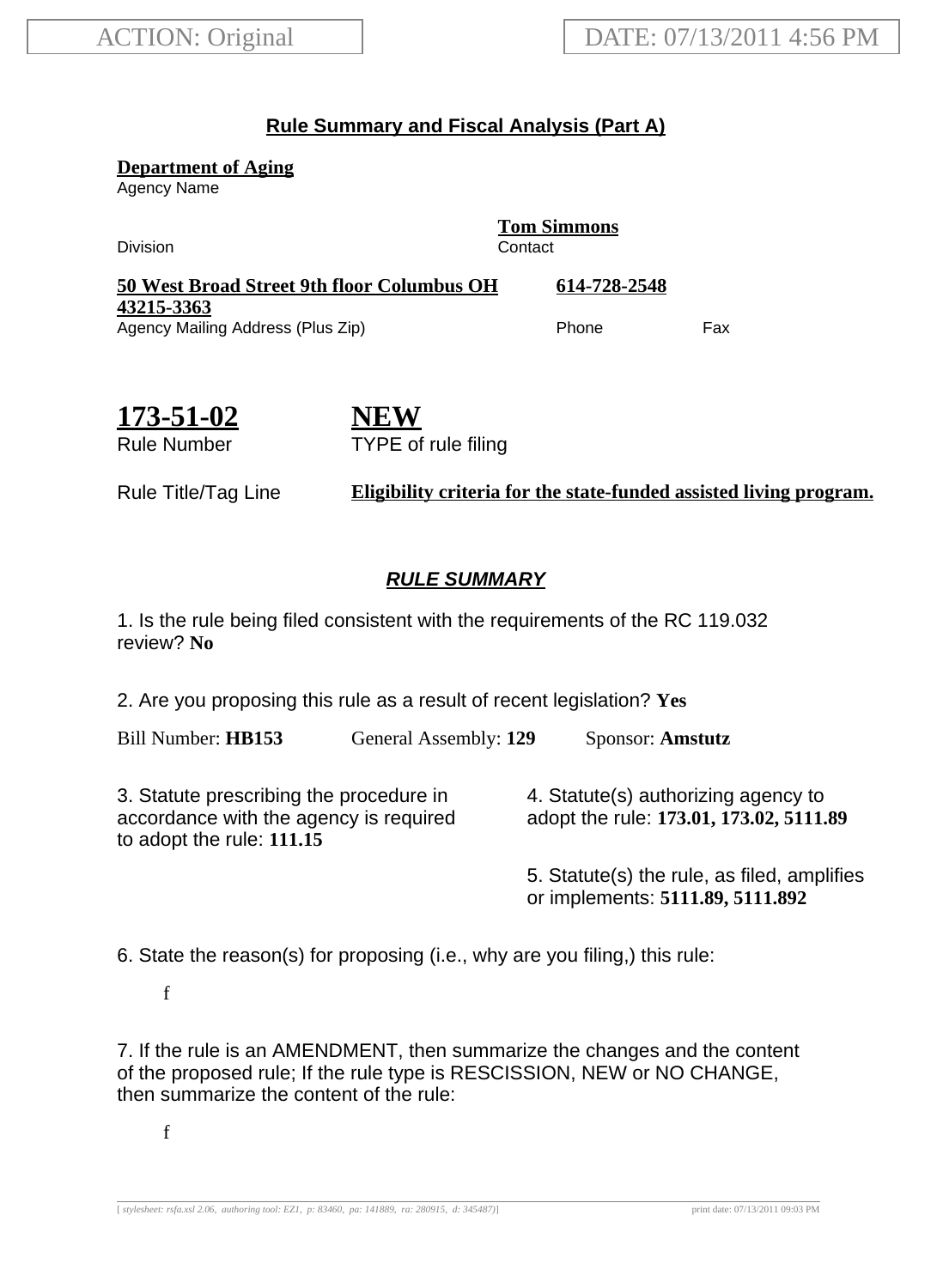8. If the rule incorporates a text or other material by reference and the agency claims the incorporation by reference is exempt from compliance with sections 121.71 to 121.74 of the Revised Code because the text or other material is **generally available** to persons who reasonably can be expected to be affected by the rule, provide an explanation of how the text or other material is generally available to those persons:

*This response left blank because filer specified online that the rule does not incorporate a text or other material by reference.*

9. If the rule incorporates a text or other material by reference, and it was **infeasible** for the agency to file the text or other material electronically, provide an explanation of why filing the text or other material electronically was infeasible:

*This response left blank because filer specified online that the rule does not incorporate a text or other material by reference.*

10. If the rule is being **rescinded** and incorporates a text or other material by reference, and it was **infeasible** for the agency to file the text or other material, provide an explanation of why filing the text or other material was infeasible:

*Not Applicable.*

11. If **revising** or **refiling** this rule, identify changes made from the previously filed version of this rule; if none, please state so:

*Not Applicable.*

12. 119.032 Rule Review Date:

(If the rule is not exempt and you answered NO to question No. 1, provide the scheduled review date. If you answered YES to No. 1, the review date for this rule is the filing date.)

NOTE: If the rule is not exempt at the time of final filing, two dates are required: the current review date plus a date not to exceed 5 years from the effective date for Amended rules or a date not to exceed 5 years from the review date for No Change rules.

## **FISCAL ANALYSIS**

13. Estimate the total amount by which this proposed rule would **increase /**